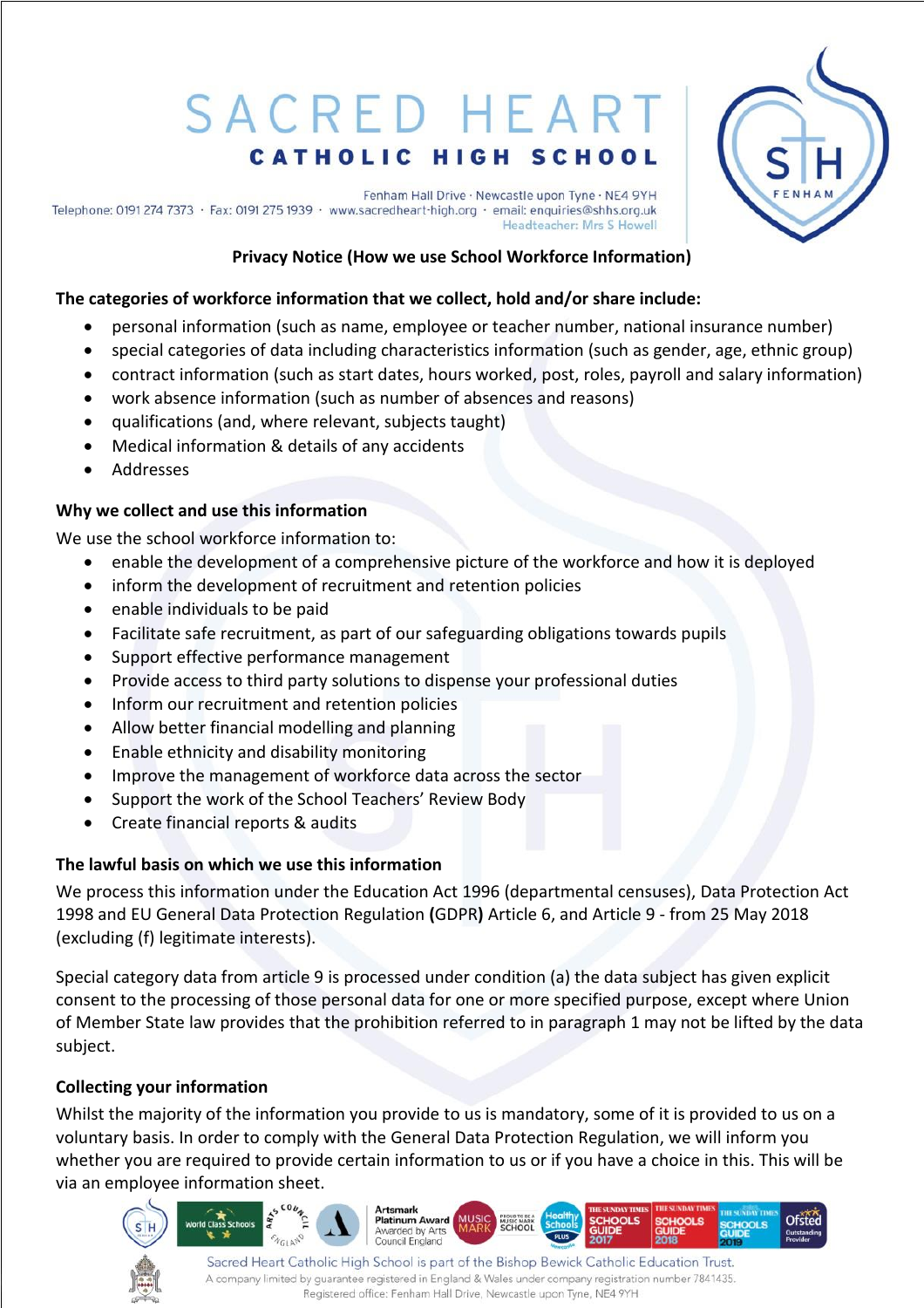## **Storing this information**

We hold school workforce data if it is lawful for us to do. Any data that we are no longer required to hold lawfully is deleted/destroyed in accordance with the school's GDPR Data Ecosystem document.

## **Who we share workforce information with**

We routinely share this information with:

- our local authority
- the Department for Education (DfE)
- Third party companies/partners who are assisting the school. All third-party companies/partners who process data on our behalf will have a data processing agreement with the school.

## **Why we share workforce information**

We do not share information about workforce members with anyone without consent unless the law and our policies allow us to do so.

## **Local authority**

We are required to share information about our workforce members with our local authority (LA) under section 5 of the Education (Supply of Information about the School Workforce) (England) Regulations 2007 and amendments.

# **Department for Education (DfE)**

We share personal data with the Department for Education (DfE) on a statutory basis. This data sharing underpins workforce policy monitoring, evaluation, and links to school funding / expenditure and the assessment educational attainment.

## **Data collection requirements**

The DfE collects and processes personal data relating to those employed by schools (including Multi Academy Trusts) and local authorities that work in state funded schools (including all maintained schools, all academies and free schools and all special schools including Pupil Referral Units and Alternative Provision). All state funded schools are required to make a census submission because it is a statutory return under sections 113 and 114 of the Education Act 2005.

To find out more about the data collection requirements placed on us by the Department for Education including the data that we share with them, go to [https://www.gov.uk/education/data-collection-and](https://www.gov.uk/education/data-collection-and-censuses-for-schools)[censuses-for-schools.](https://www.gov.uk/education/data-collection-and-censuses-for-schools)

The department may share information about school employees with third parties who promote the education or well-being of children or the effective deployment of school staff in England by:

- conducting research or analysis
- producing statistics
- providing information, advice or guidance

The department has robust processes in place to ensure that the confidentiality of personal data is maintained and there are stringent controls in place regarding access to it and its use. Decisions on whether DfE releases personal data to third parties are subject to a strict approval process and based on a detailed assessment of:

- who is requesting the data
- the purpose for which it is required
- the level and sensitivity of data requested; and
- the arrangements in place to securely store and handle the data